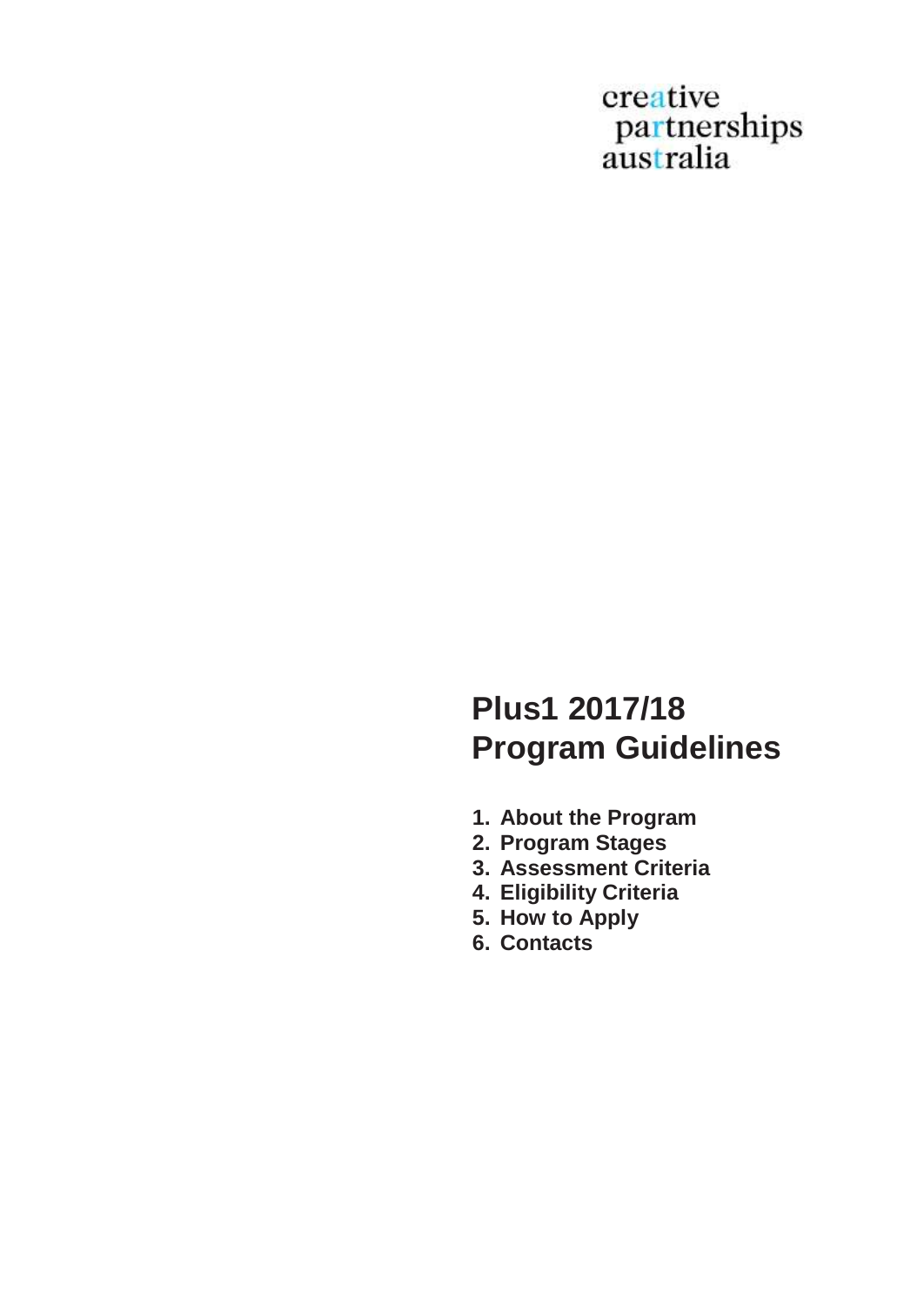# **1. About the Program**

Plus1 is a program to assist small-to-medium notfor-profit arts and cultural organisations develop their fundraising capacity, attract private sector support, grow stronger and broader networks and build supportive partnerships.

The program pledges dollar-for-dollar matched funding of monies raised through a nominated fundraising campaign.

Successful organisations are able to leverage this pledge to help develop and secure support.

The type and scope of the project/activity presented for Plus1 support is determined by the applicant. Examples include but are not limited to:

- Core operational costs
- Creating and presenting new artistic work (e.g. artist fees, creative development, production, marketing and touring costs)
- Program initiatives (e.g. education program, scholarship opportunity)
- Employment of new staff (e.g. artistic director, general manager, business development manager, operations manager, development manager, fundraising and marketing staff)
- Fundraising support (e.g. campaign expenses, CRM, software and hardware).

Plus1 campaigns should have a legacy impact on supported organisations, with benefits to the organisation beyond the funding period. Typical impacts include:

- New donors contributing to the organisation
- Increased investment from existing donors
- Acquisition of new skills through the undertaking of the fundraising campaign.

Plus1 is divided into two streams.

**Stream A:** for applicants with an annual turnover in the previous financial year of up to \$500,000.

Stream A applicants are eligible to request up to **\$25,000** in matched funding.

**Stream B:** for applicants with an annual turnover in the previous financial year from \$500,000 up to and including \$5 million.

Stream B applicants are eligible to request up to **\$50,000** in matched funding.

# **2. Program Stages**

#### *Stage 1 | Applications*

Applications open: **Monday 10 July 2017**

Applications close: **Friday 11 August 2017** at **5pm EST**

Applications assessment: **Monday 14 August – Friday 29 September 2017.**

Applicants notified of the outcome of their submission: **Friday 6 October 2017.**

We strongly encourage those interested in applying for this program to contact program staff to discuss your Plus1 application prior to submitting an application. In-person or phone appointments can be arranged (subject to availability.)

#### *Stage 2 | Assessment*

Applications will be assessed by us and a Plus1 Peer Assessment Panel comprising of people with expertise in arts fundraising and development.

#### *Stage 3 | Fundraising*

We will offer 'in-principle' support to successful applicants, up to the amount requested (capped at \$25,000 for Stream A applicants and \$50,000 for Stream B applicants).

Successful applicants will need to complete an online declaration to accept program conditions and confirm participation.

Successful applicants must undertake fundraising campaigns between **Monday 9 October 2017 – Friday 18 May 2018.** All funds sourced through Plus1 fundraising campaigns must be secured by **18 May 2018**.

Recipients need to verify their funds raised prior to entering into a grant agreement with us to receive their matched funding.

Recipients should retain the following documentation:

- Copies of bank statements with donor names, deposit amount and dates
- Copies of bank-issued deposit receipt provided to donors
- Written confirmation from donors that funds have been deposited.

Recipients will enter into a funding agreement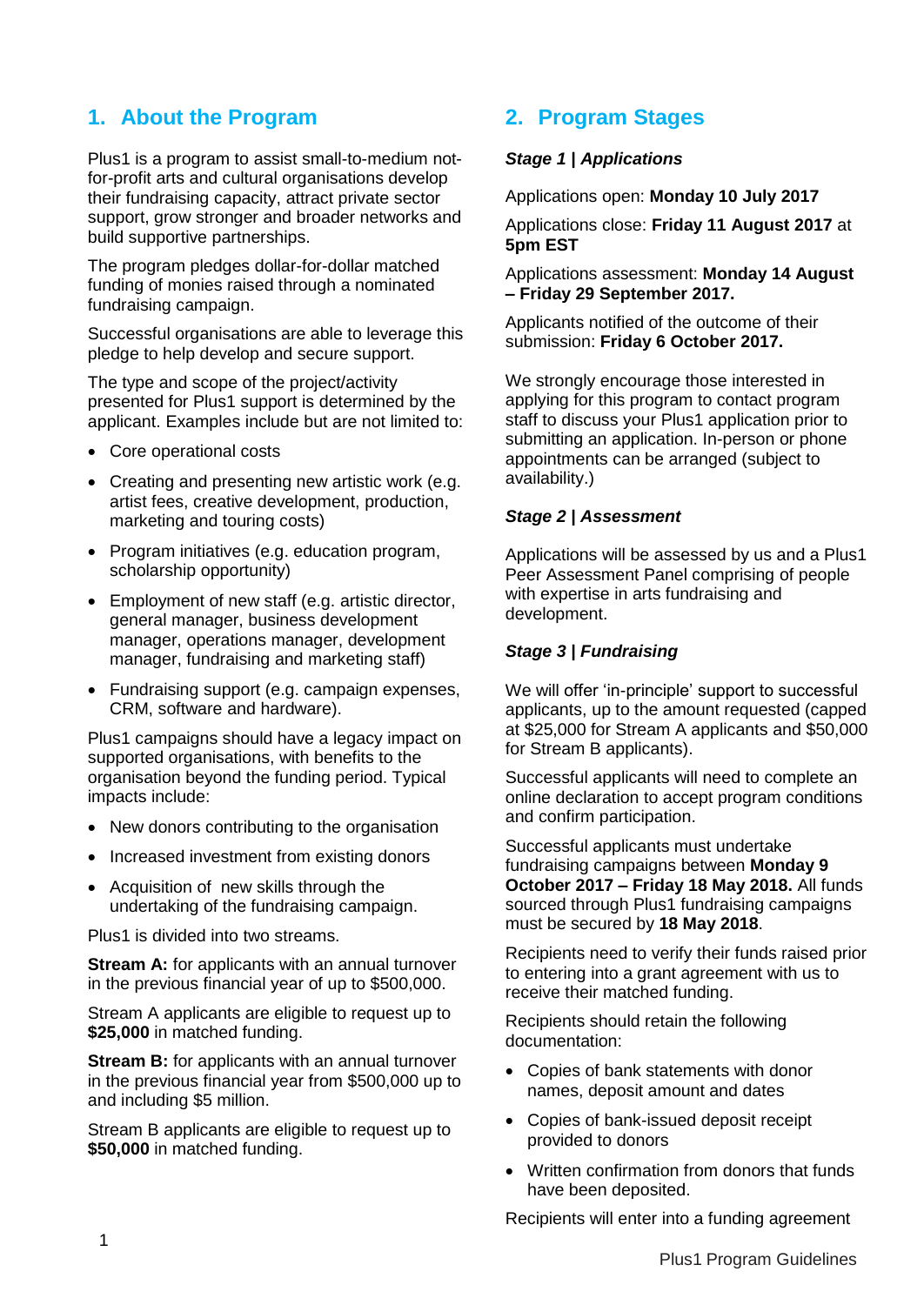with us and will be paid by **30 June 2018**, subject to the signed contract and tax invoice being returned to us.

### *Stage 5 | Project delivery*

Successful recipients can commence their funded project/activity at the conclusion of their fundraising campaign.

Recipients are expected to liaise with us on the progress of the project/activity and the impact of Plus1 funds. Any changes to the funded project/activity must be approved by us in advance.

#### *Stage 6 | Progress Reports*

Recipients are required to report on the progress and results of their campaign and project. Templates for reports are provided six weeks prior to the report due date.

#### **Fundraising campaign report**

(at the conclusion of the fundraising campaign, before Friday 22 June 2018):

- Value of funds raised and the number and type of campaign contributors
- Evaluation of their campaign strategy
- Assessment of unexpected problems, challenges and opportunities encountered through the campaign and overall impact to stakeholders.

#### **Plus1 project and updated fundraising report**  (by 30 June 2019):

- How private sector funding and Plus1 matched funds were spent
- Overall benefits of Plus1 project/activity to the organisation and stakeholders
- Financial reconciliation of the project/activity
- Additional information as requested, including testimonials, media, promotional material and details of ongoing donor relationships.

#### **Long-term outcomes** (on request)

Plus1 recipients must provide all project/activity reports to us to meet their contractual obligations. We cannot provide further funding to organisations with overdue progress reports.

# **3. Assessment Criteria**

All Plus1 applications must outline:

- Your organisation
- The proposed fundraising campaign and target
- The groups and networks to be approached during the campaign
- Key responsibility areas for fundraising staff
- The elements of your fundraising activity and marketing strategy
- How Plus1 will be used to leverage support from the private sector
- The anticipated impact of the campaign and project/activity on your organisation's sustainability
- The proposed project/activity
- The budget for the proposed project/activity
- Audited accounts (to be provided as an attachment).

Budget figures for external services or products such as consultancy fees, hardware purchases, software expenses, etc. must be supported with quotes from suppliers.

Applications should demonstrate:

- A clearly articulated campaign strategy and achievable fundraising target
- A case for support for the project, and its benefits to the organisation
- How Plus1 funding will be used to leverage and attract new private sector support
- What key messages you will use to build your case for private sector support
- The organisation's capacity to deliver an effective campaign in line with the scope and scale of the organisation
- The anticipated impact of the campaign and project/activity on the organisation's sustainability
- New donors contributing to the organisation, or increased investment from existing donors.